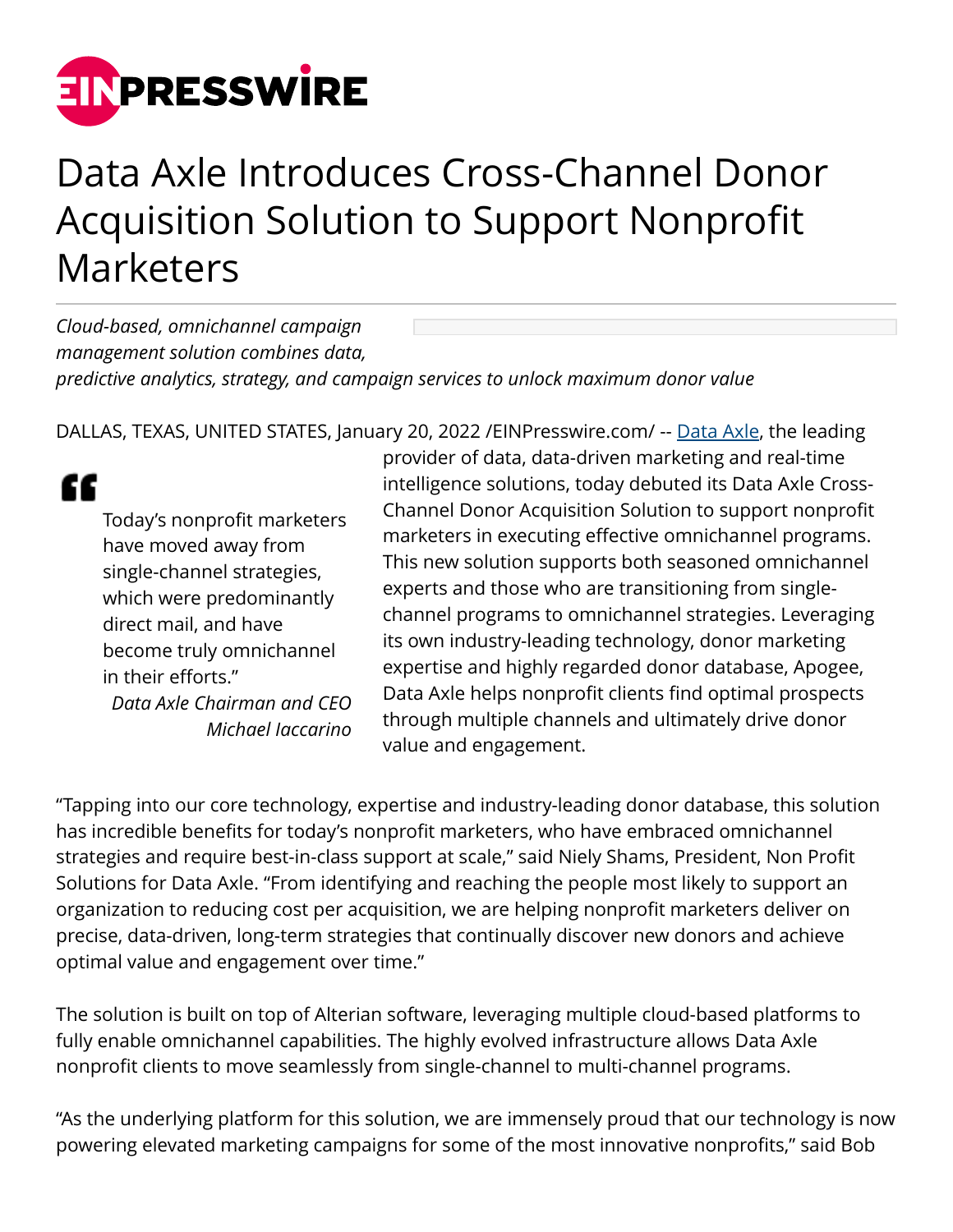Hale, Alterian CEO. "Alterian is already powering nine cloud-based instances for Data Axle, and this is just the beginning. We're thrilled to move nonprofit clients from a single channel to an omnichannel approach with this new Cross-Channel Donor Acquisition Solution."

Unlike other industry alternatives, the Data Axle Cross-Channel Donor Acquisition Solution does not rely on a nonprofit marketer's universe of previous donors. Instead, the Data Axle team works with nonprofits to build new, targetable audiences based on advanced data models that leverage hundreds of consumer attributes and aren't reliant on a marketer's own firstparty data.

## data

Data Axle Introduces Cross-Channel Donor Acquisition Solution to Support Nonprofit Marketers

Further, although the standard single

channel for nonprofit marketers was once direct mail – the Data Axle solution allows for automated implementation across direct mail, display, email, social media, CTV and SMS. Key solution benefits include:

- Flexible cloud-based architecture
- 360-degree view of prospects leveraging Data Axle Consumer and Apogee Donor co-op data
- Elimination of silos to perform analysis and segmentation across all touch-points
- Option to execute batch, trigger, and real-time campaigns
- Ability to orchestrate multi-channel campaigns to meet challenges of inbound, outbound and real-time interactions
- Powerful predictive models to target most likely to donate donors

"Today's nonprofit marketers have moved away from single-channel strategies, which were predominantly direct mail, and have become truly omnichannel in their efforts – and that's where Data Axle's expertise shines. This solution will help our nonprofit clients unlock even more long-term donor growth," said Data Axle Chairman and CEO Michael Iaccarino.

To see a demo of the new solution, please reach out to nonprofit@data-axle.com.

## About Data Axle

Data Axle is a leading provider of data, data-driven marketing and real-time business intelligence